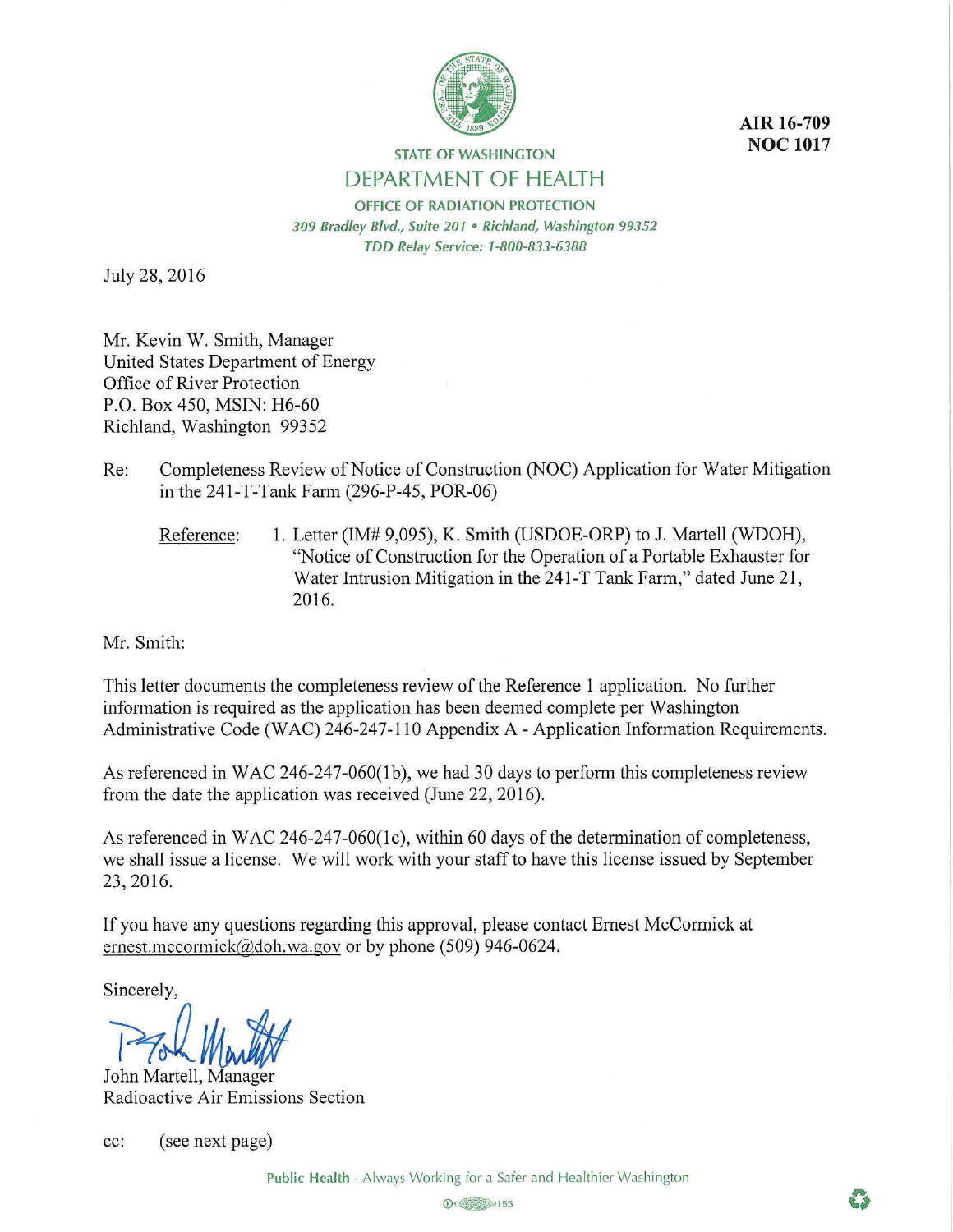Mr. Kevin Smith July, 28, 2016 Page 2 of 2

cc: Ruth Allen, WRPS Matthew Barnett, PNNL Shawna Berven, WDOH Lucinda Borneman, WRPS Lee Bostic, BNI Dennis Bowser, USDOE-ORP Cliff Clark, USDOE-RL Jack Donnelly, WRPS Rick Engelmann, CHPRC Dennis Faulk, EPA Eric Faust, USDOE-RL Gary Fritz, MSA Philip Gent, Ecology Robert Haggard, BNI Jessica Joyner, WRPS Reed Kaldor, MSA Paul Karschnia, CHPRC Ernest McCormick, WDOH Ed MacAlister, USDOE-RL Valarie Peery, Ecology Bryan Trimberger, USDOE-ORP Randy Utley, WDOH Jeff Voogd, WRPS Davis Zhen, EPA Environmental Portal RAES Tracking: RAES 16-102; EU 50; NOC 1017